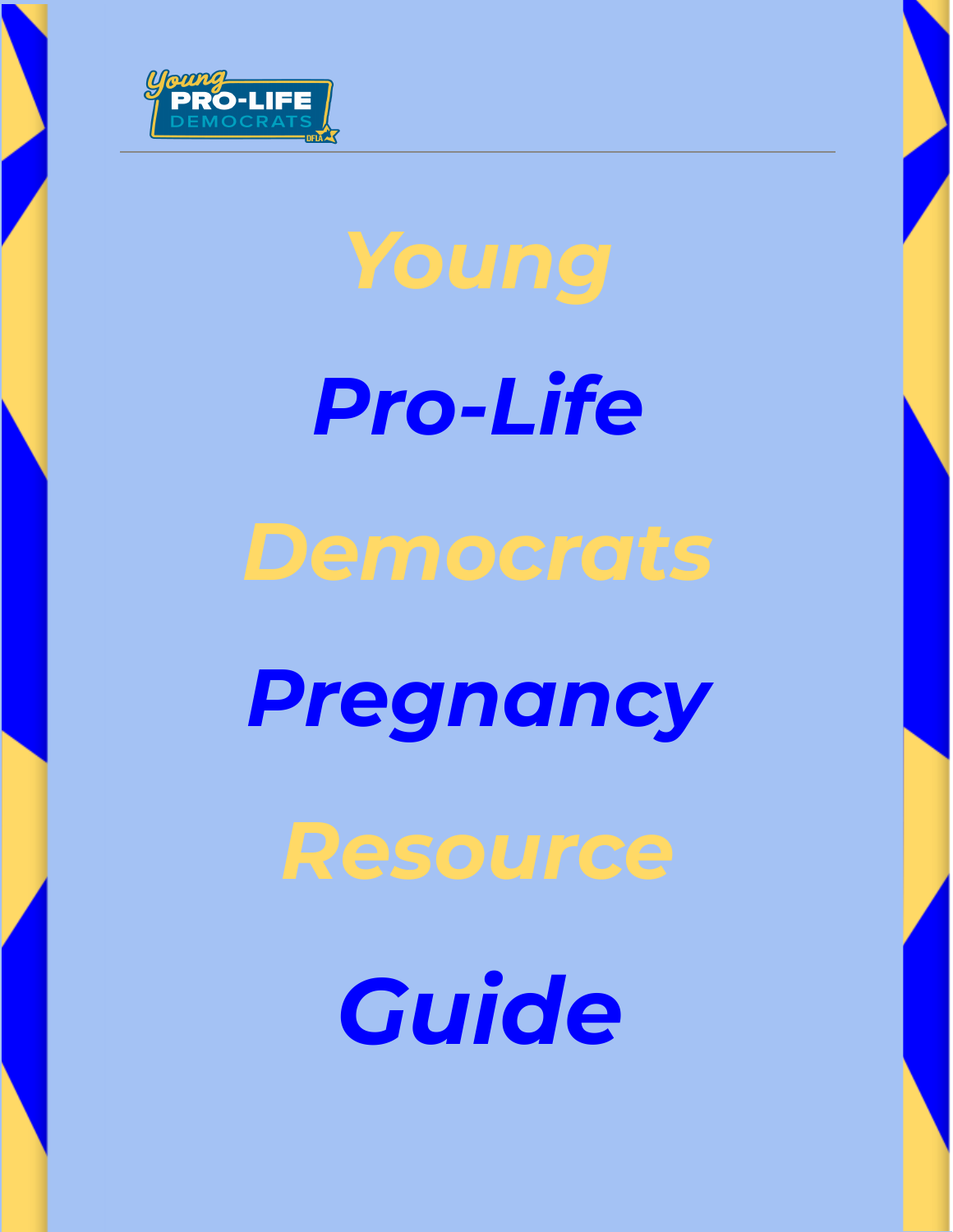# *Table of Contents:*

| <b>The Purpose of This Guide</b>         | #2  |
|------------------------------------------|-----|
| How Can YOU Help?                        |     |
| <b>Connecting With Pregnancy Centers</b> | #6  |
| <b>Small Scale Projects</b>              |     |
| <b>Large Scale Projects</b>              | #12 |
| <b>Additional Resources</b>              |     |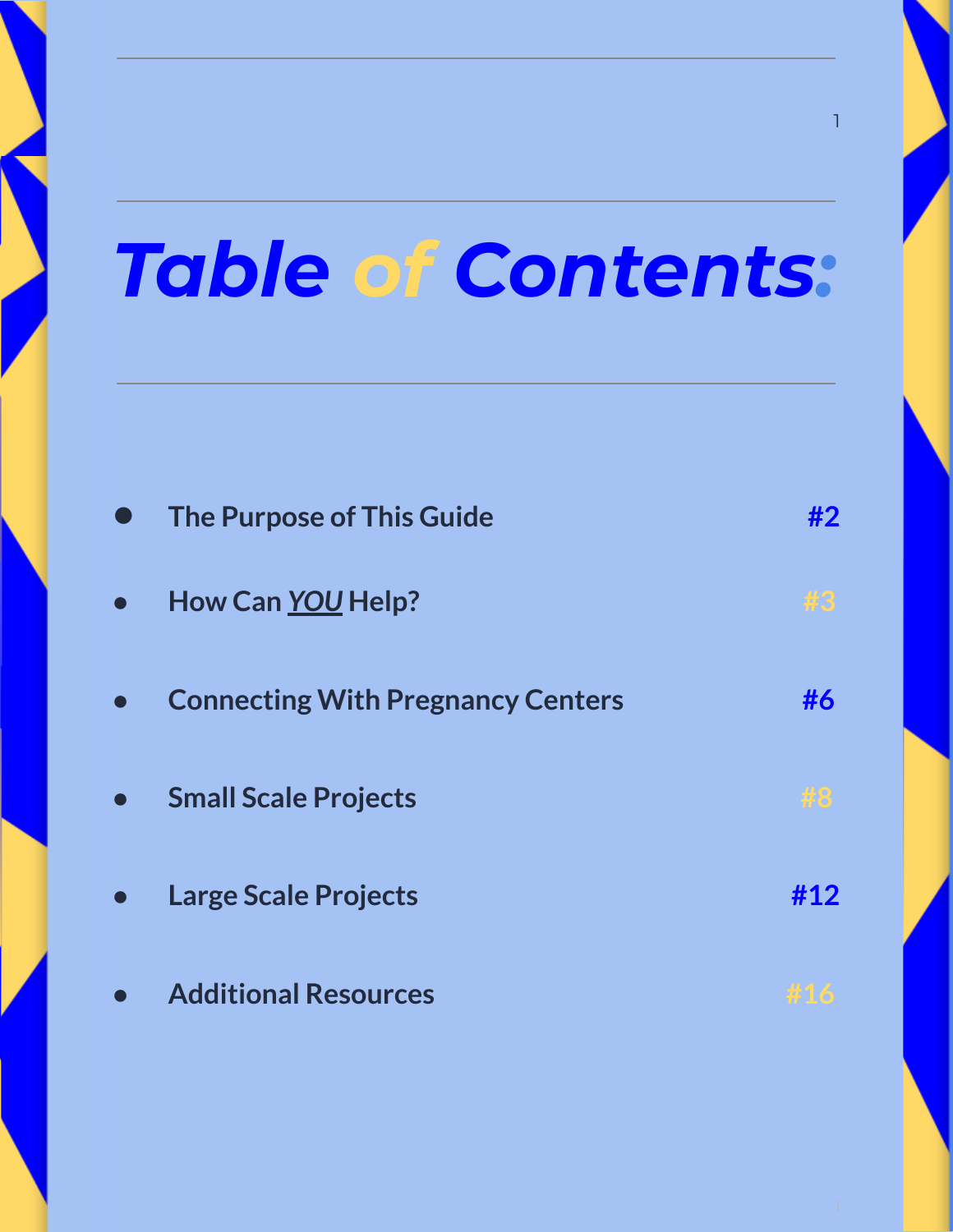### **-The Purpose of This Guide-**

- *● As a pro-life advocate, it is easy to convey the message of "choose life" , but expectant parents need resources not just wordsthroughout their difficult pregnancies and beyond.*
- *● If you are ready to contribute to the pro-life movement more than just words, this guide is here to help!*
- **● From discovering how your smallest hobbies can serve a greater purpose,to learning how to start national fundraisers,this guide has got you covered.**
- **● Now, if you're ready, let's start your venture into becoming an active advocate for expectant parents!**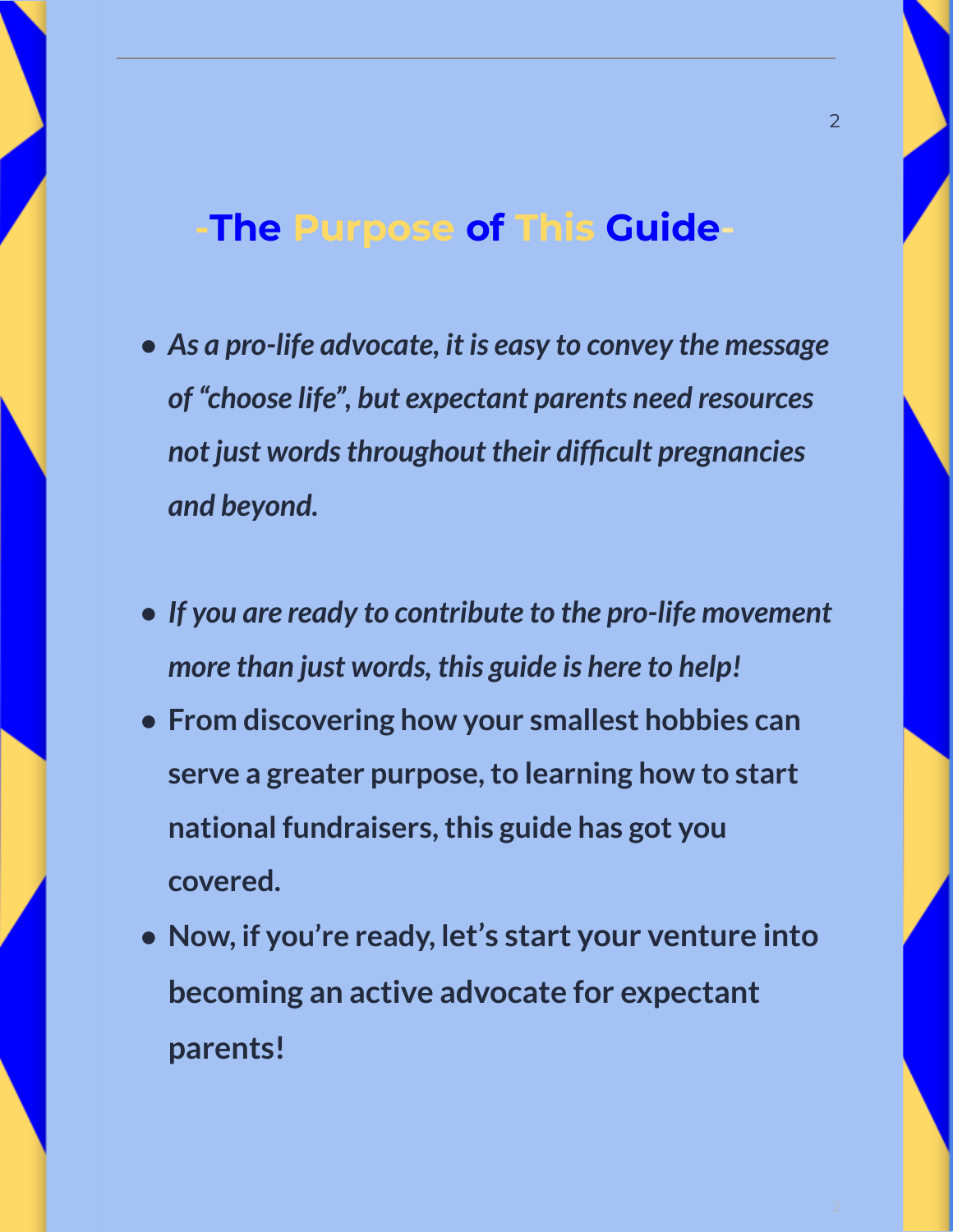## **-How Can YOU Help?-**

- *● A huge misconception when it comesto pregnancy resourcesisthat the ONLY resources expectant parents need are massive undertakings like providing insurance, covering medical bills, or donating thousands of dollars. All of these are possible to accomplish but not likely on your own.*
- *● Later in the guide, we'll discuss how you can utilize social media, other activists, and pregnancy centersto help you complete those massive undertakings, but right now we are focused on what YOU can do to help expectant parents!*
- *● So, what can you accomplish on your own?* **Go** through these next steps to find out!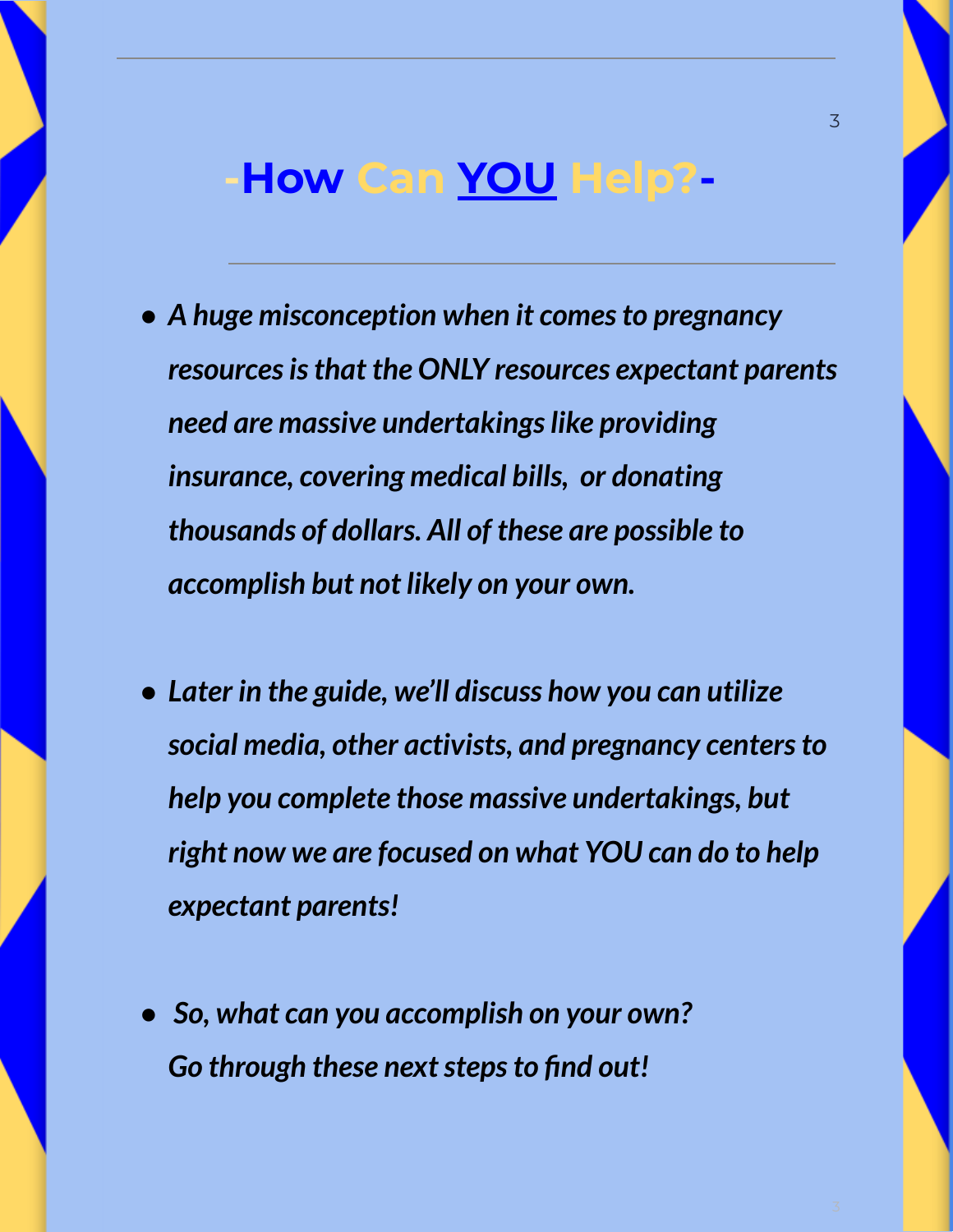- *1. Create a list of your hobbies, talents, and passions. What do you like to do for fun?*
- *● Do you like baking, playing with kids, cutting hair, reading aloud, making clothes, or playing video games?*
- *● No activity istoo small!*
- *2. Brainstorm how you can utilize your hobbiesto aid expectants parents.*

*Get creative!*

- *● If you like baking, you could donate your food to a local pregnancy center. If you like working with kids, you could offer free babysitting for parents(remember our pro-life support continues after birth). You could even live stream your video games and collect money to donate to pregnancy centers and food drives.*
- *● No matter how small your hobby or talent is, there is likely a need for it!*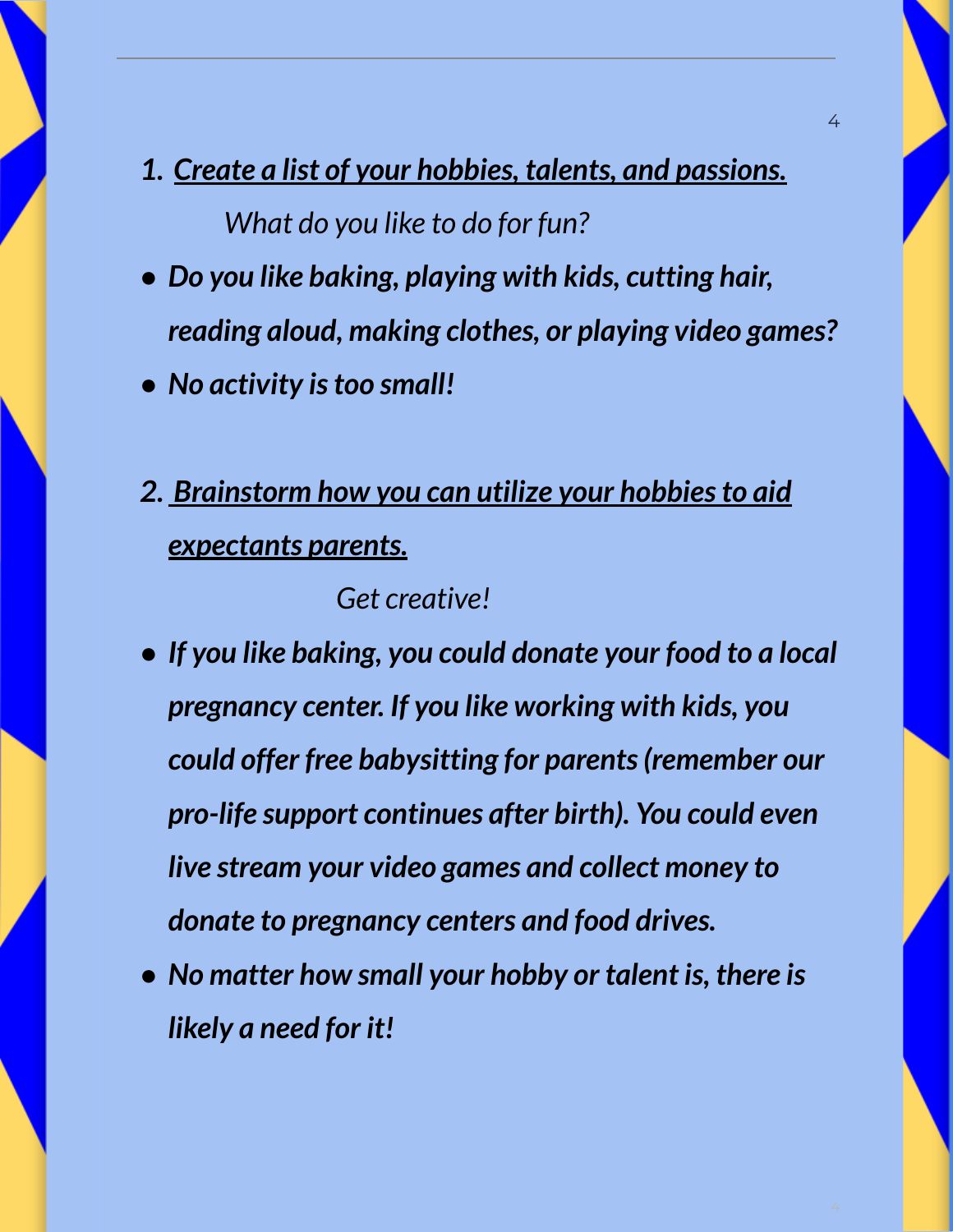- *3. Take action in offering your talents and hobbies. The* worst someone can say is no!
	- *● Isthere anyone in your community who is expecting or just gave birth who could use support? Are there any single expectant parents at your church or activitiesthat may need help?*
	- *● Ifsomeone is pondering having an abortion, they are unlikely to tell othersthey are pregant,so you could make postersto put around your local community, advertising what you are doing to help expectant parents.*
	- *● Finally, pregnancy centers are one of the best places to offer your talents to. Continue reading into the next chapter to discover how to connect with your local pregnancy center and offer your help and time.*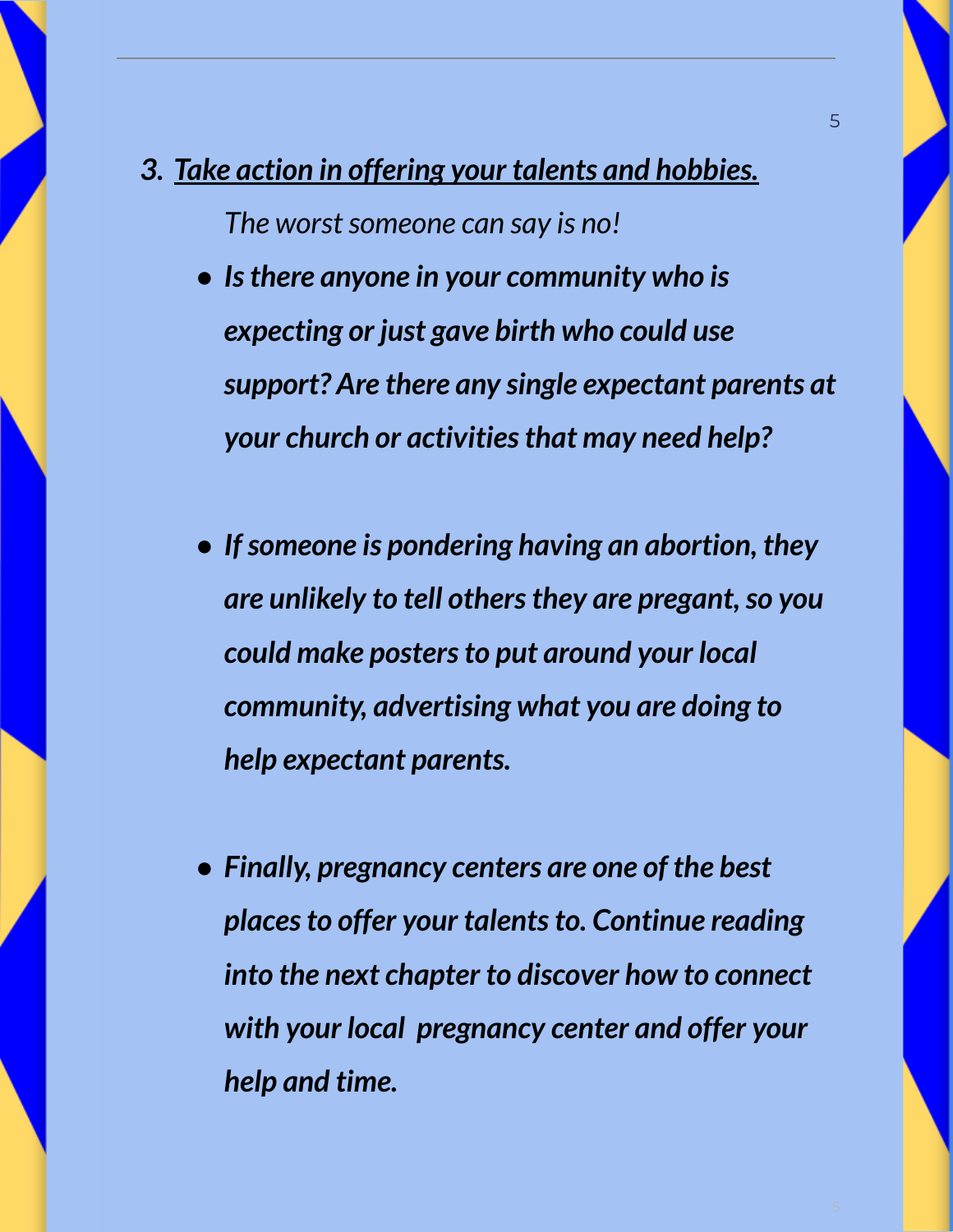### **-Connecting with Pregnancy Centers-**

- *● Do you want to help expectant parents, babies, and parents using your talents and hobbies but don't know who to or how to help? If* yes, follow these next steps!
- *1. Search for your local pregnancy center through this link: [Pregnancy](https://optionline.org/center-locator/) Center Locator.*

*↑Follow the link!↑*

- *2.Use the information provided by yoursearch.*
- *● Using the information that you received during your search, look online for your closest pregnancy center and for volunteer positionsthere or call the phone number provided and use the script listed below to offer the center your help and resources.*
- *● Your closest pregnancy center may have a website when you look it up, which is great! On that website,*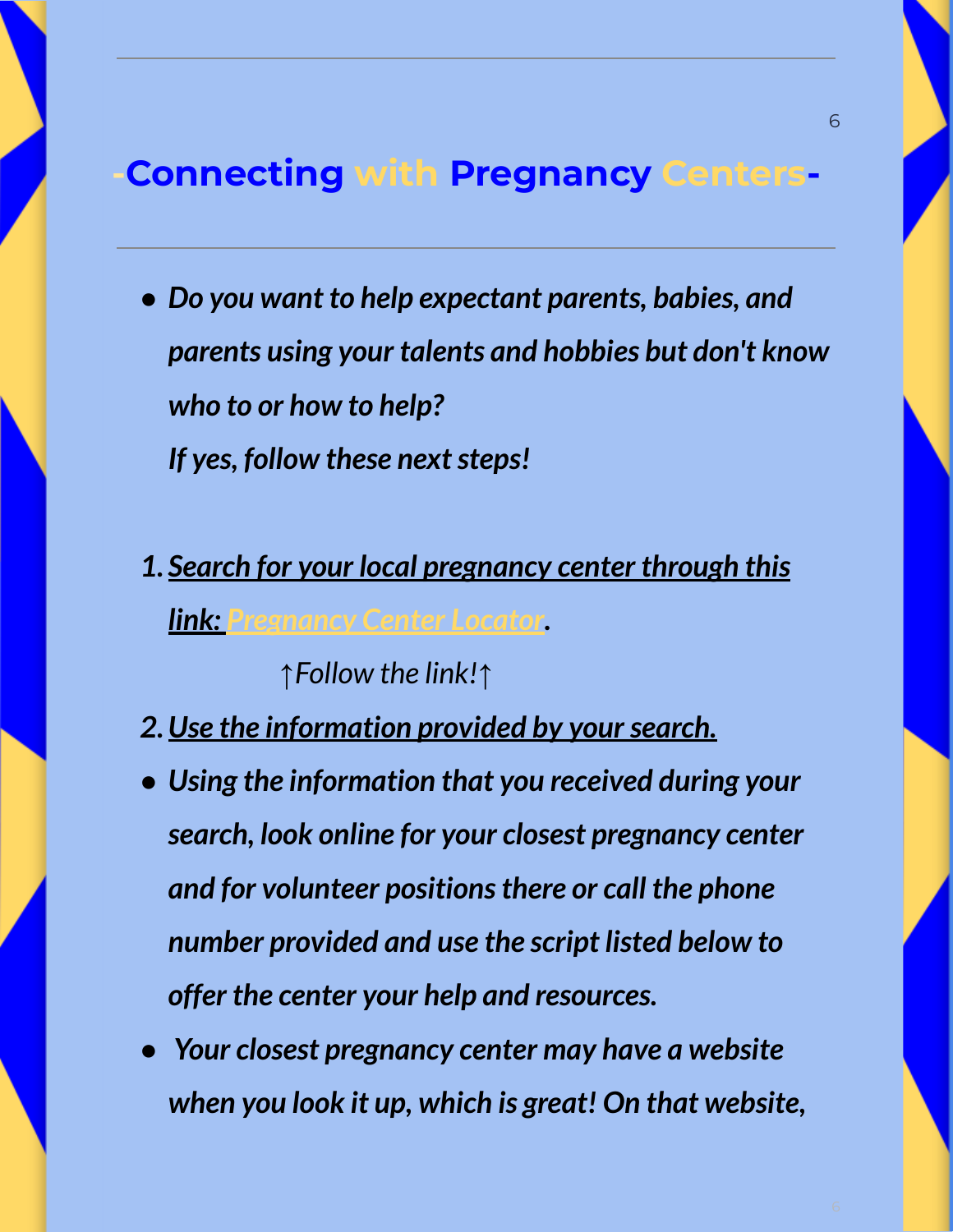*look for a dropdown thatsays'Get Involved' or 'Volunteer' orsome other reiteration of those and follow their steps to fill out an application. Then, you're allset! If you couldn't find a website or a volunteer drop down, use the phone number provided from the search and directly call them with thisscript:*

*"Hi! How are you?" Respond based on their next response. "What you are calling for"- "I'm calling today to find out if there is an application I can fill out to volunteer at this pregnancy center and to find out what volunteer positions are open."*

*They might ask for more background on who you are, so you can drop that you are a part of Young Pro-Life Democrats, what YPLD is, and list why you want to help. If they say "no" , it is okay; there are many more centers and expectant parents/parents who need YOUR help. →Reach out to [ypld@democratsforlife.org](mailto:ypld@democratsforlife.org) or [grace.lynch@democratsforlife.org](mailto:grace.lynch@democratsforlife.org) if you have any questions concerns about communicating with pregancy centers or filling out applications.←*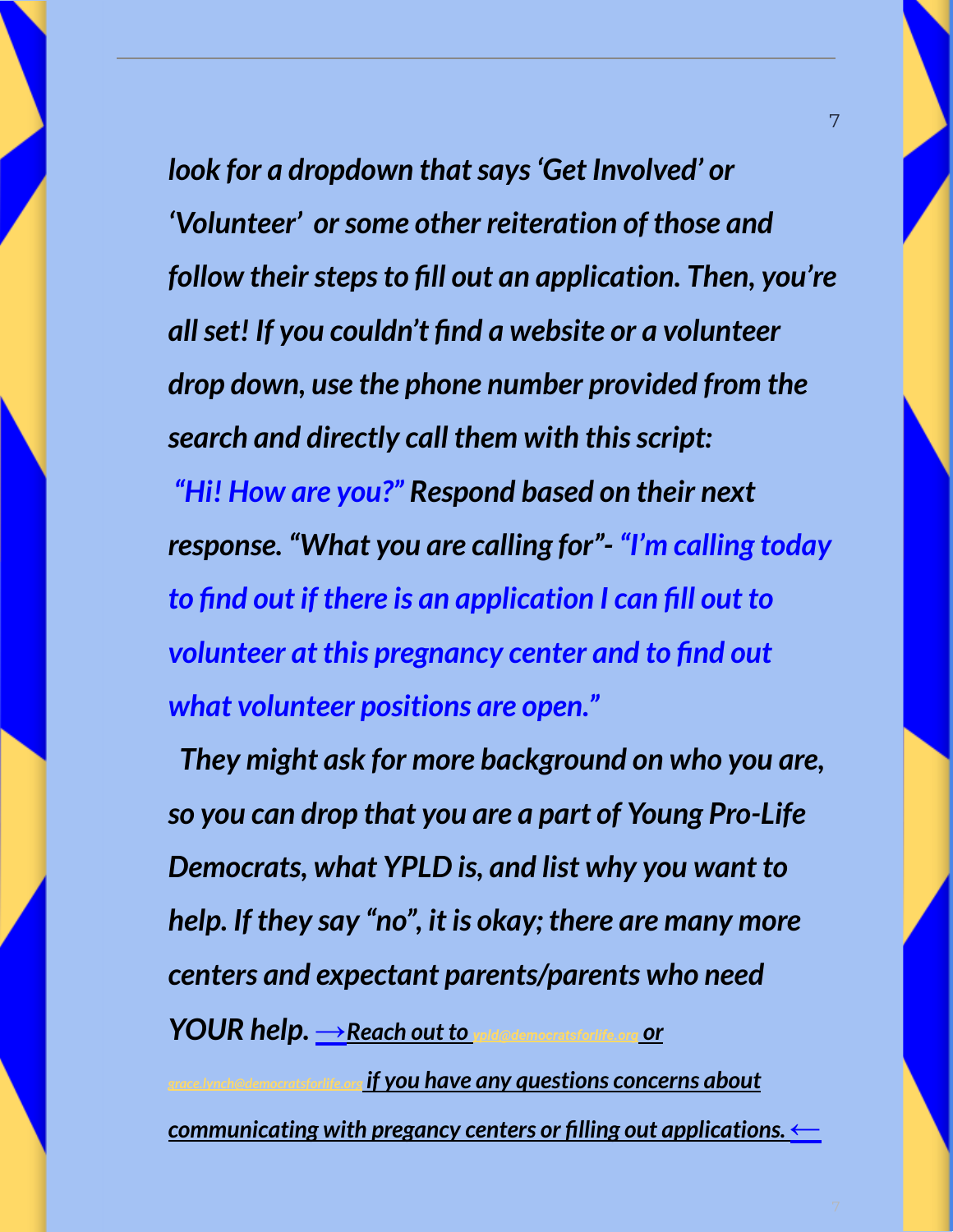## **-Small-Scale Projects-**

- *● Have you ever wanted to start a bake sale fundraiser or host your own public debate about abortion or other pro-life issues? Continue reading to learn how to!*
- *1.Brainstorm ideasfor your project.*

*This might take some time!*

- Find *a* project that suits your strengths. (If you can't *swim, don't host a swimathon fundraiser, etc.). Take advantage ofsocial media and search enginesfor inspiration. Could you use yourschool/church/ community building in your project?*
- *● Also, isthis a fundraiser, awareness event, both, or other? No matter what your project is, make sure itstill helps either expectant parents, babies, or parents.*
- *● When brainstorming your project, consider what feasible options could have the greatest effect!*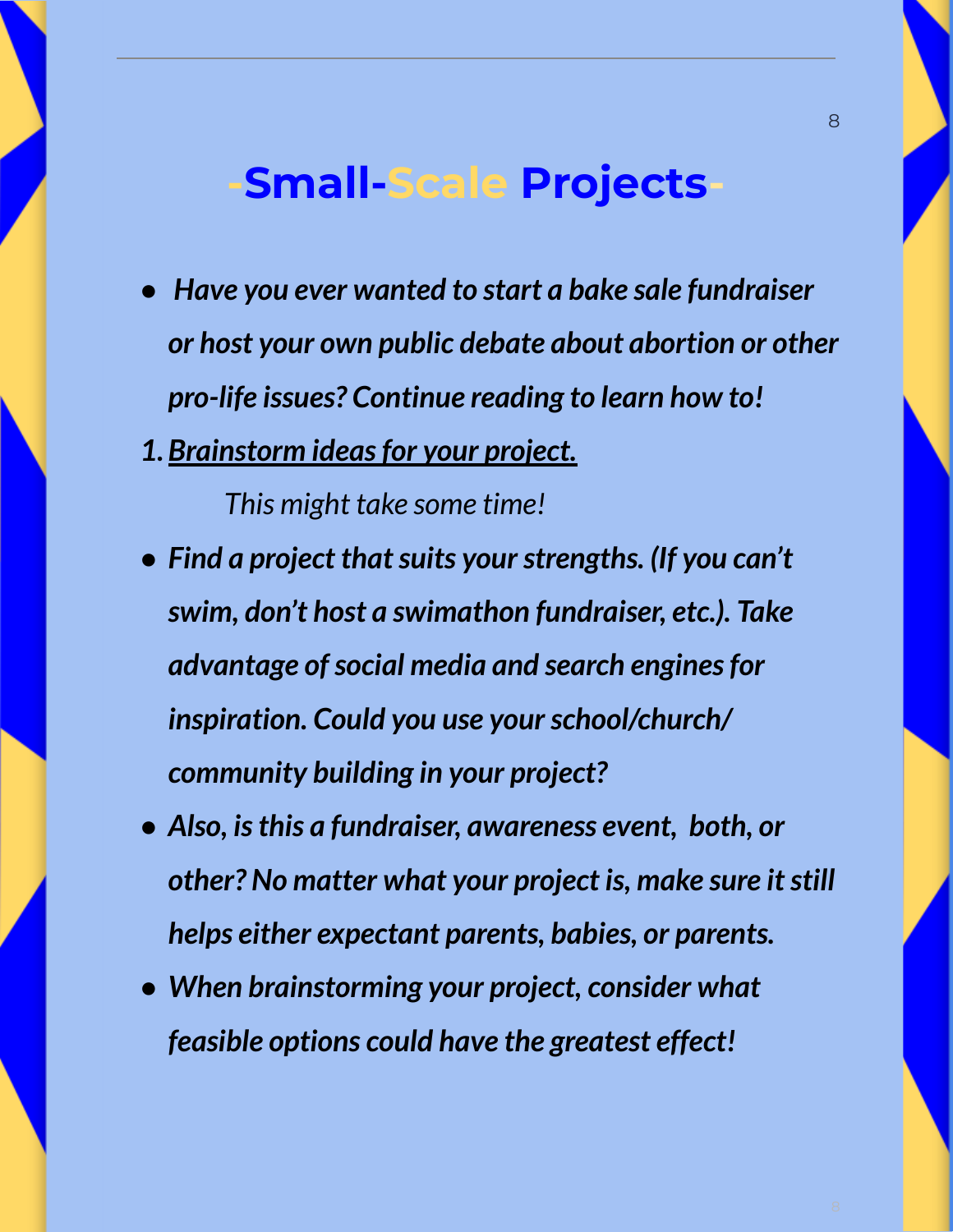#### *2.Organize the detailsfor your event.*

- *● Now that you have brainstormed yoursmall-scale project,start taking action to make it happen!*
- *● Use the [Pregnancy](https://docs.google.com/document/d/1y1HG6VcyBfVSRCZRUmqT4o83VSy5bQsuMe17tY7IfR4/edit?usp=sharing) Project Sample Template to help* you with this step and the next step!
- *3.Reach out to othersfor help.*
- *● Although small-scale projects don't require large teams of people , you could use help from a few friends or colleagues! Share your ideas with them and how you imagine them helping you accomplish your project.*
- *● Have an idea of how you want your project to go already planned out in Step 2 BEFORE you reach out.*
- *● Assign tasksto those who are helping you to ensure your project stays on task. You can use the [Pregnancy](https://docs.google.com/document/d/1y1HG6VcyBfVSRCZRUmqT4o83VSy5bQsuMe17tY7IfR4/edit?usp=sharing) Project Sample [Template](https://docs.google.com/document/d/1y1HG6VcyBfVSRCZRUmqT4o83VSy5bQsuMe17tY7IfR4/edit?usp=sharing) to assign and organize tasks.*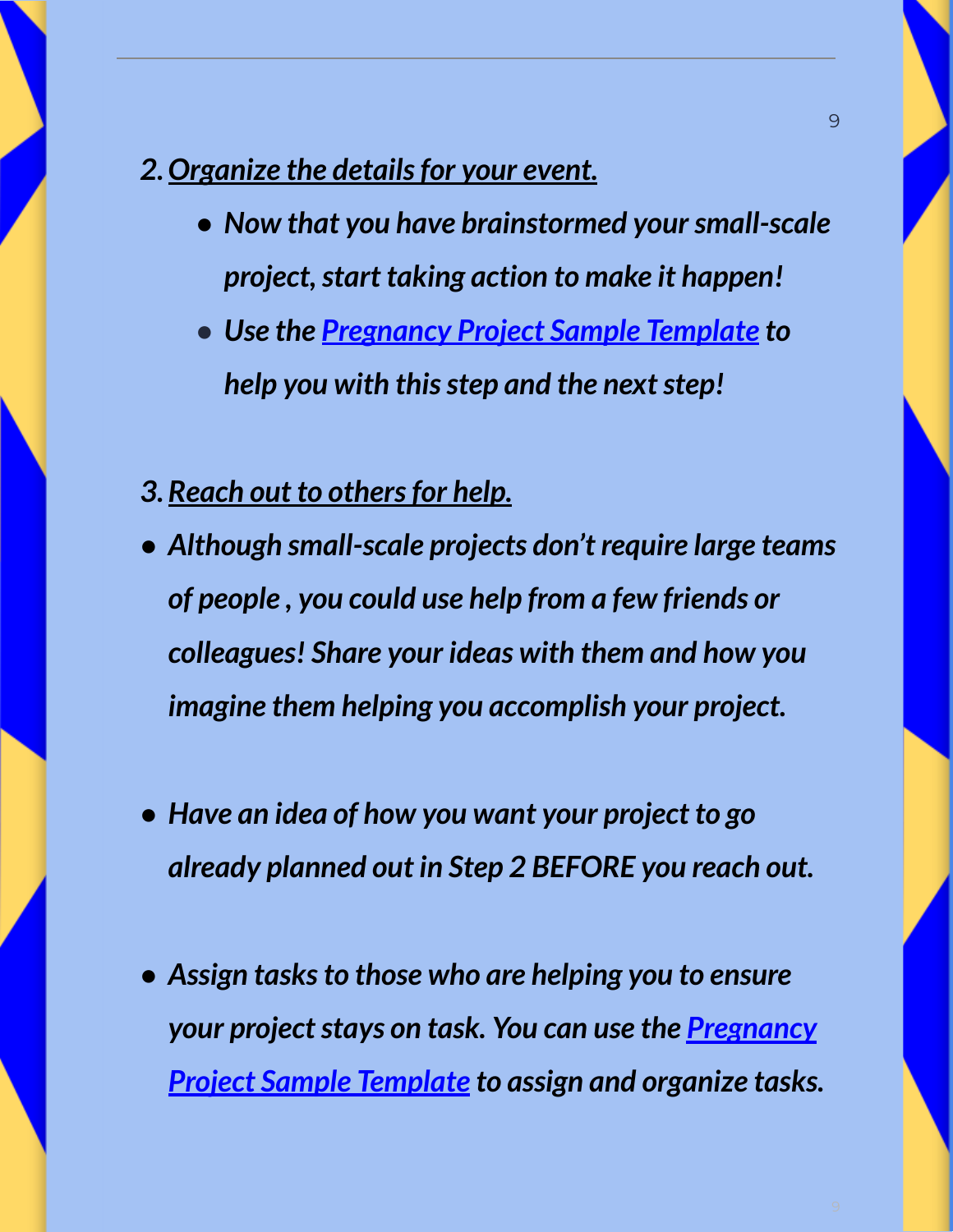#### *4. Spread the word about your project.*

- *● So, you have brainstormed an idea for a project, planned it out, and gotten othersinvolved- you're doing great!! The nextstep isto let your community know about your project,so they can help you support expectant parents, babies, and parents.*
- *● Here are a few starter ideasfor how spread the word about yoursmallscale project:*

*- Start a Facebook Event page- - Use Canva or any other graphic design site to make flyers to post around your school/church/community center- (contact [grace.lynch@democratsforlife.org](mailto:grace.lynch@democratsforlife.org) if you need help designing a flyer) - Reach out to your local newspaper to see if they will publish an article about your project- - Create TikTok/Instagram reels about your project to attract wider attention- - Tell all of your friends about the project and encourage them to spread the word further--*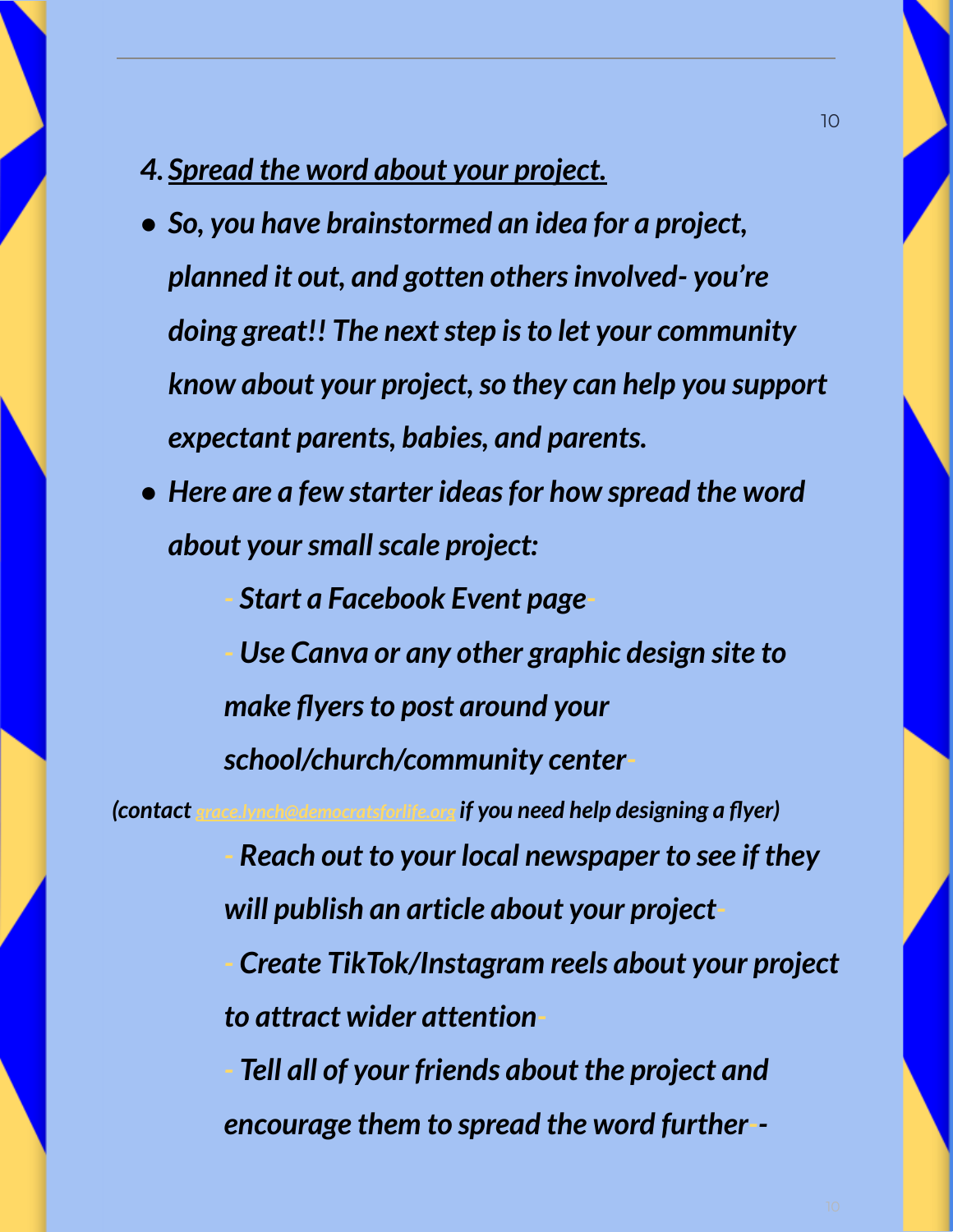*● Keep in mind thatsome projects may require a large amount of community support. For example, a clothing/food/toys drive will likely need a large amount of community support to get donations and any type of fundraiser will be the mostsuccessful if there are lots of people involved.*

#### *5. Finishing your project.*

- *● Whenever your project ends, whether it is a one-day event or month-long project, you should be so proud of yourself! You did it!!*
- *● If your project went perfectly according to plangreat! If it didn't- that's also great!*
- *● Analyze what you can do to improve your next project, what went wrong in this project, and what you learned from completing the project. You can find a box to list improvements needed in step 3 of the [Pregnancy](https://docs.google.com/document/d/1y1HG6VcyBfVSRCZRUmqT4o83VSy5bQsuMe17tY7IfR4/edit?usp=sharing) Project Sample Template.*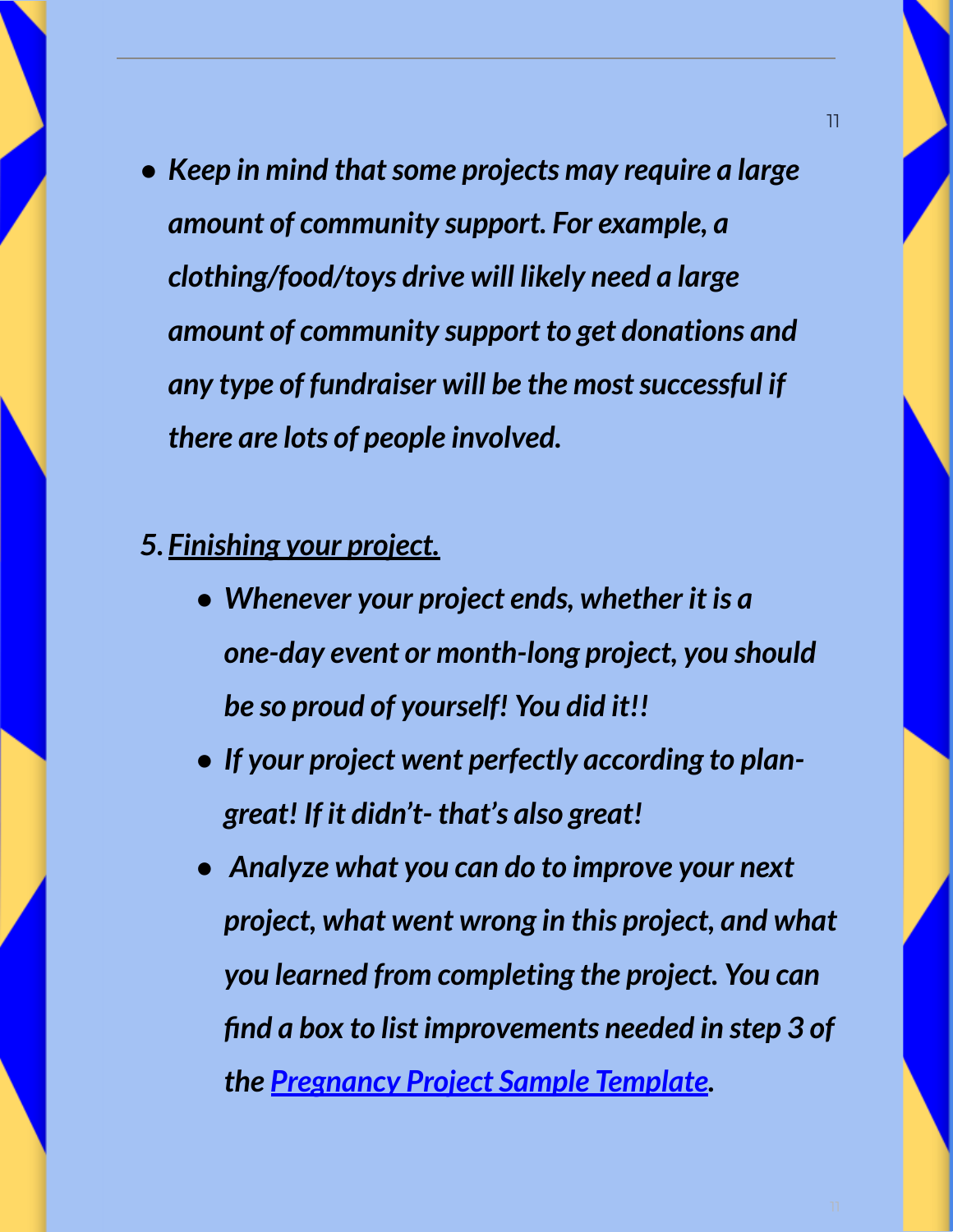### **-Large-Scale Projects-**

*1.Brainstorm ideasfor your project.*

*Think Big!!*

- *● Just like with small-scale projects, you will need to brainstorm ideas OR you could build off of your small-scale projectsideas!*
- *● You can use this basic pros and conssheet to help you narrow down which project would best accomplish your goal:*

*[Brainstorming](https://docs.google.com/document/d/1v_7LJPTDyTf5f3mcvocNoTt-7rIWaLLTejzjqUpe3j0/edit?usp=sharing) Pregnancy Project*

- *2. Assemble your team.*
	- *● Your team does NOT have to be huge, but having multiple people working with you will allow more tasksto be completed in a reasonable amount of time.*
	- *● Aim to have a lot of your project details outlined out before assembling a large team so you are able to assign specific tasksto your team.*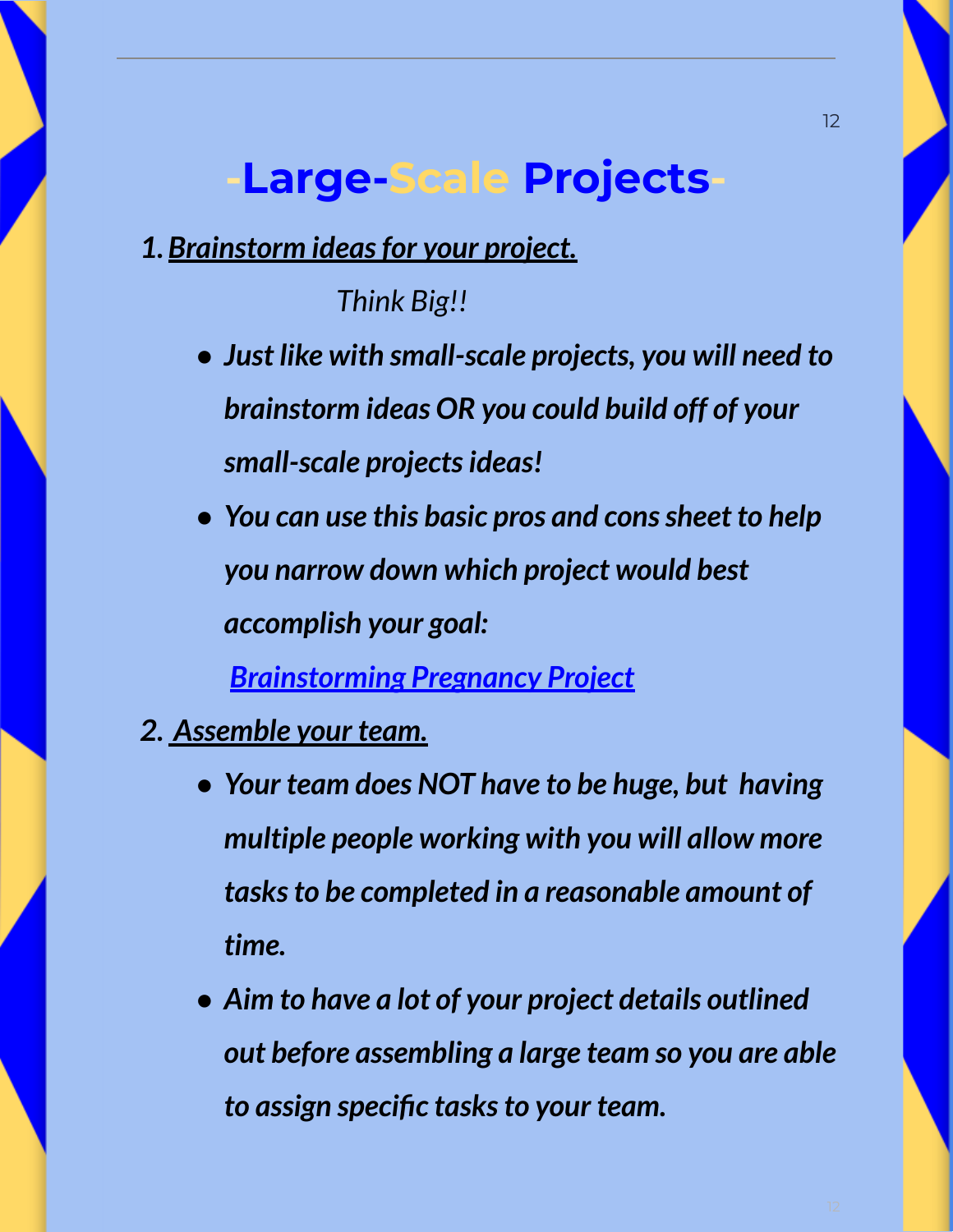- *● Take advantage of social media sitesto connect with others who would be passionate about your project. Linkedin is another way to find others!*
- *● Although it isimportant to have a team, remember that a smaller and stronger team will get more done than a large and unfocused team.*
- *● Also, thisis your project, but your team members bring their own valuable perspectives, so utilize their input.*
- *● If you do NOT like being a task leader, that's okay! Split up your leadership with your closest friends/colleagues,so you don't have to be in charge of everything. Whatever leadership style works best for you, adopt it!*

#### *3. Work with your team!*

*● Communicating with your team isimportant to ensuring your large-scale project gets accomplished.*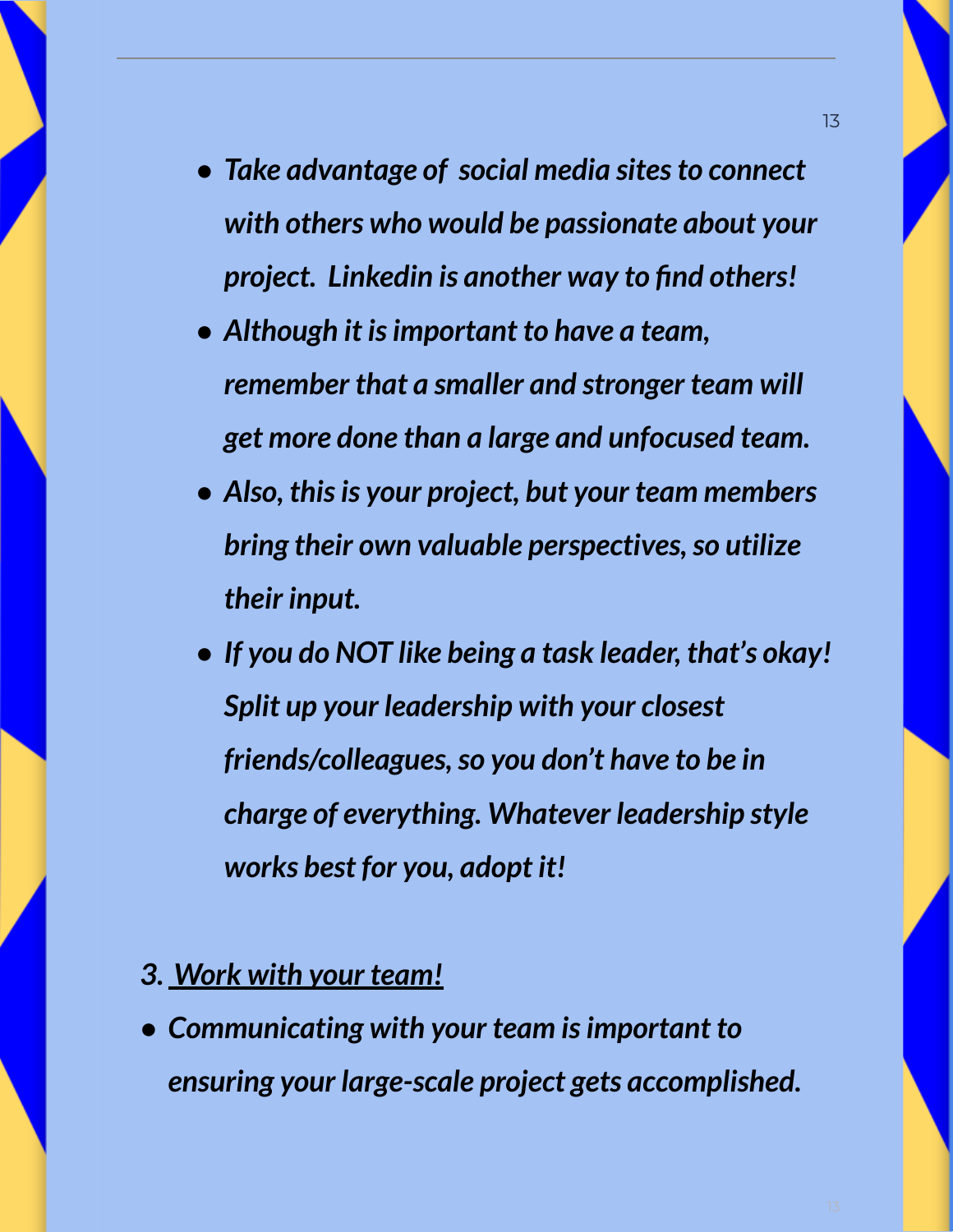- *● You could hold meetings, communicate in group chats, or even do Google Doc updates with your team to see how everything is going. Make sure your team and yourself are staying on track with your project timeline.*
- *4. Spread the word about your project.*
- *● Now that your project is almost planned out, let the world know about it! Utilize YPLD and DFLA- we can let the whole life movement know about your project!*
- *● Here are a few ideasto increase project awareness:*

*- Start a Facebook Event page-*

*- Use Canva or any other graphic design site to make flyersto*

*post around yourschool/church/community center-*

*(contact grace.lynch@democratsforlife.org if you need help designing a flyer)*

*- Reach out to your local newspaper to see if they will publish an article about your project- -*

*Create TikTok/Instagram reels about your project to attract wider attention-*

*- Tell all of your friends about the project and encourage them to spread the word further--*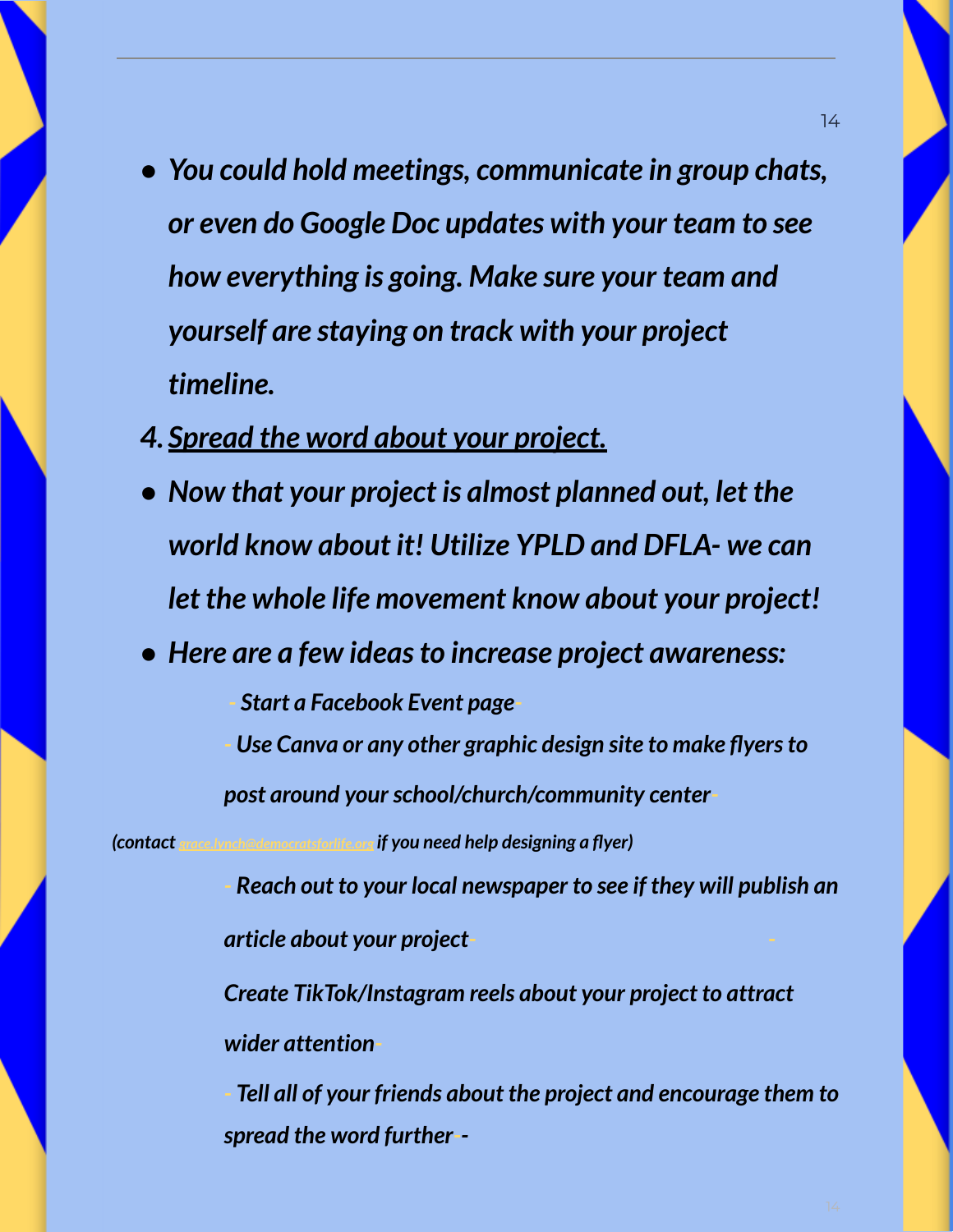#### *5. Finishing your project.*

- *● Whenever your large-scale project ends, whether it is a one-day event or month-long project, you should be so proud of yourself! You did it!!*
- *● If your project went perfectly according to plangreat! If it didn't- that's also great!*
- *● Be sure to thank everyone who was on your team and those who helped in any way with your project.*
- *● Analyze what you can do to improve your next project, what went wrong in this project, and what you learned from completing the project. You can find a box to list improvements needed in step 3 of the [Pregnancy](https://docs.google.com/document/d/1y1HG6VcyBfVSRCZRUmqT4o83VSy5bQsuMe17tY7IfR4/edit?usp=sharing) Project Sample Template.*
- *● No matter how well you thought your large-scale project went, if you made a tangible positive impact on anyone, your underlying goal was accomplished!!*